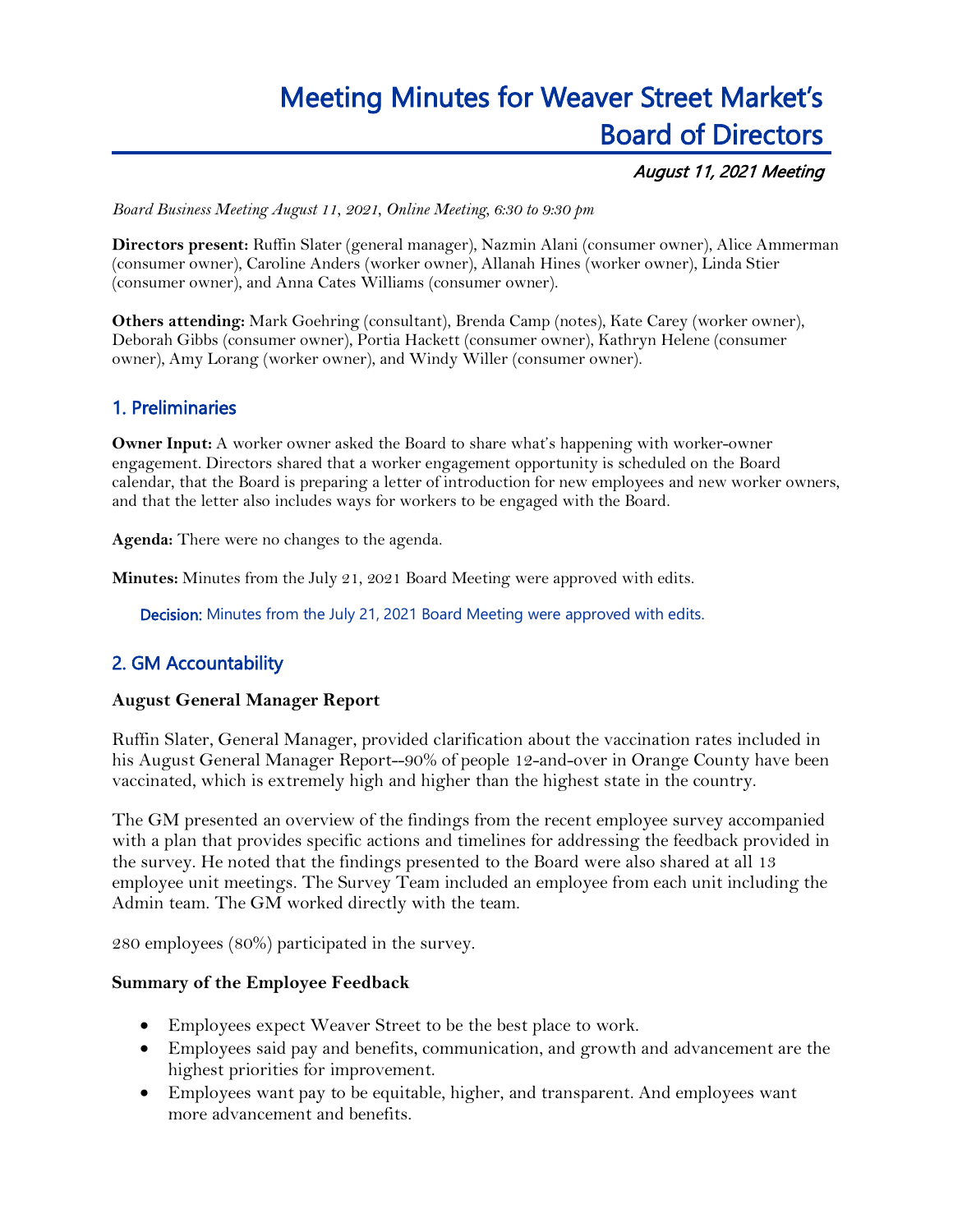## August 2021

- Employees want more consistent communications, including better in-person communication, easier to find information, and better use of Teams.
- Employees want more opportunities for growth and advancement.
- Some employees want Weaver Street to play a bigger role in employee personal wellbeing and stress management, although some did not think that was Weaver Street's role.
- Hiring and onboarding were prioritized the lowest among the proposed goals, but there was a strong recognition of the need for more diversity and more internal hiring.

### **Summary of the Action Plans**

- Pay and Benefits Action Plan for pay transparency, pay fairness, higher pay, and improvements in benefits and benefit communication.
- Communication Action Plan for consistent communication of basic information, improvements to Teams and other communication systems, and improvements for listening, responsiveness, and engagement.
- Growth and Advancement Action Plan for improving the review process, creating growth in existing jobs, creating advancement, and improving accountability.
- Action Plan for Well-Being and Stress Management.
- Action Plan for Hiring and Onboarding for increasing diversity, internal hiring, and onboarding.

Alice Ammerman noted a book of interest related to the benefits plan—*Never Pay the First Bill* by Marshall Allen.

Task: Ruffin will provide the survey report with the all of the employee comments to the Board Directors.

## **B1 – Financial Condition and Activities Monitoring Report**

The General Manager answered questions about B1 – Financial Condition and Activities Monitoring Report. The GM noted that report was in compliance with the exception of Provision #1: Sales Growth.

Decisions: The Board accepted B1 – Financial Condition and Activities Monitoring Report with acknowledgement of contravention. The report provides evidence that the General Manager has operated within the constraints of this Executive Limitation except for the contravention indicated in the monitoring report. The Board finds that the rationale for contravention and the commitment for future compliance to be acceptable.

#### **B3 – Asset Protection Monitoring Report**

The GM answered questions about B3 – Asset Protection Monitoring Report.

Decisions: The Board accepted B3 - Asset Protection Monitoring Report. The report provides evidence that the General Manager has operated within the constraints of this Executive Limitation.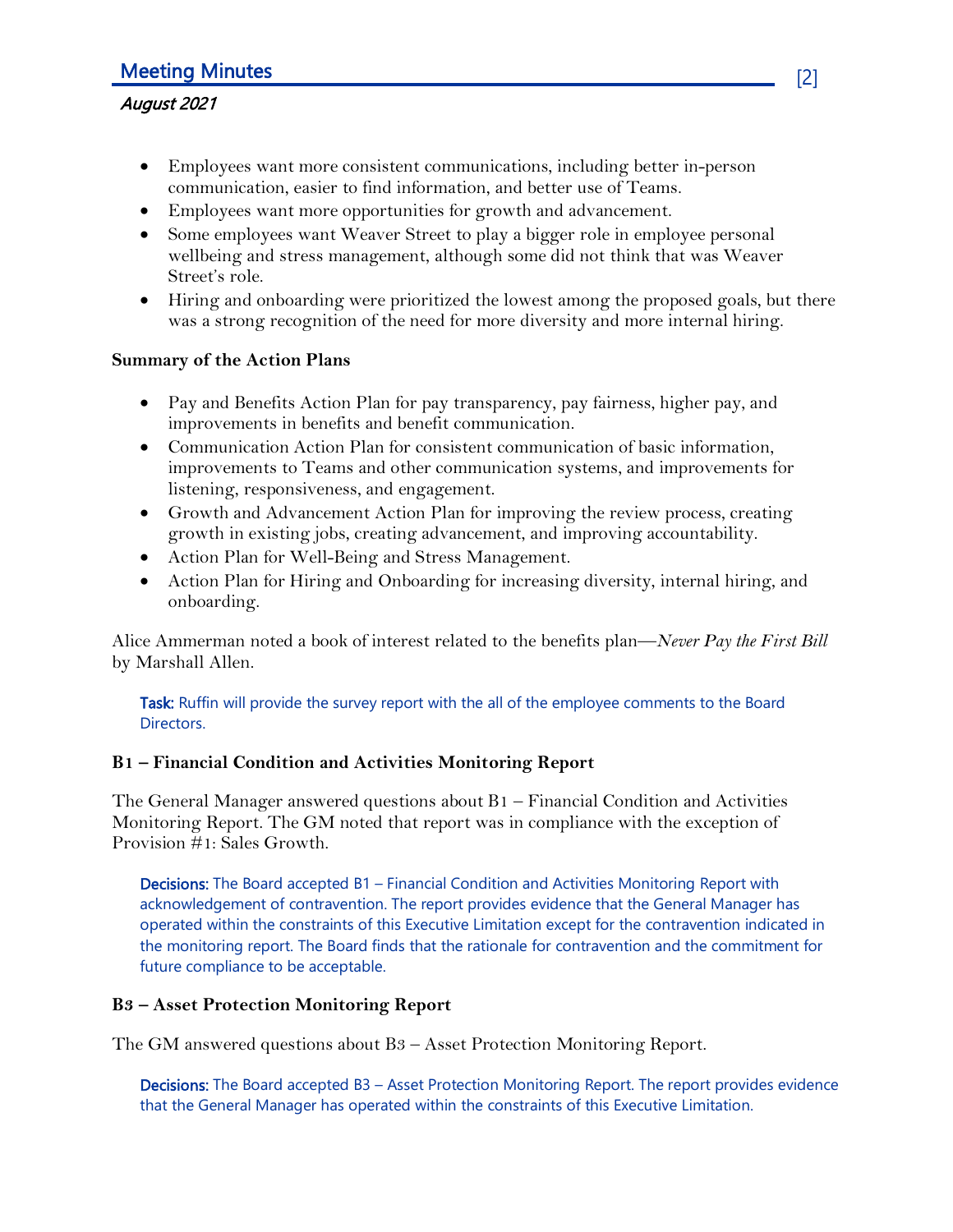# August 2021

# 3. Board Process

## **Orientation: Shared Understanding – The Board**

In the Board preparation document, Linda Stier, Board Chair notes that this session of the meeting is part of the Board's new pattern of agendas, which includes scheduled sessions designed to build the Board's governance capacity. She also identifies the overall intention for the current session as the Board having a shared understanding of some aspects of governance that will serve its work going forward.

Stier's presentation focused on furthering the Board's comprehension of :

- What the Board is accountable for.
- The challenges the Board faces to realize this accountability.
- How governance is structured and what the Board attends to to meet these challenges.

Board members made the following observations and comments on the presentation:

- The structure of the Board is important so that working down the decision chain the Board can answer for the decisions.
- Communication is important for the Board at all the levels. Particularly at the high level, communication needs to be in a way that is inclusive of people who speak other languages.
- It's insightful to recognize the influence of "perspectives" on the Board's activities.
- One of the benefits of the Board's model is that the Board's work becomes cumulative, building on its previous work, rather than always starting over when something new comes up.
- While it's important to have updates on operations, it's also important to not let that overshadow the Board's focus on strategic work.
- It's important to continue to work on this subject, in particular to answer the question—what does the Board do?
- It's important for employees also to have this foundational knowledge about the Board and in a form that creates shared knowledge rather than exclusion.

Task: Linda Stier will provide the slide presentation for the Board Directors.

## **9/8 Board Meeting Agenda**

The Directors discussed how to plan Board Learning Session #1: Co-op Models for Growth, which is scheduled for the September 8<sup>th</sup> Board Meeting.

Task: Anna Cates Williams and Caroline Ander will participate with the Agenda Planning Committee in the planning for Board Learning Series.